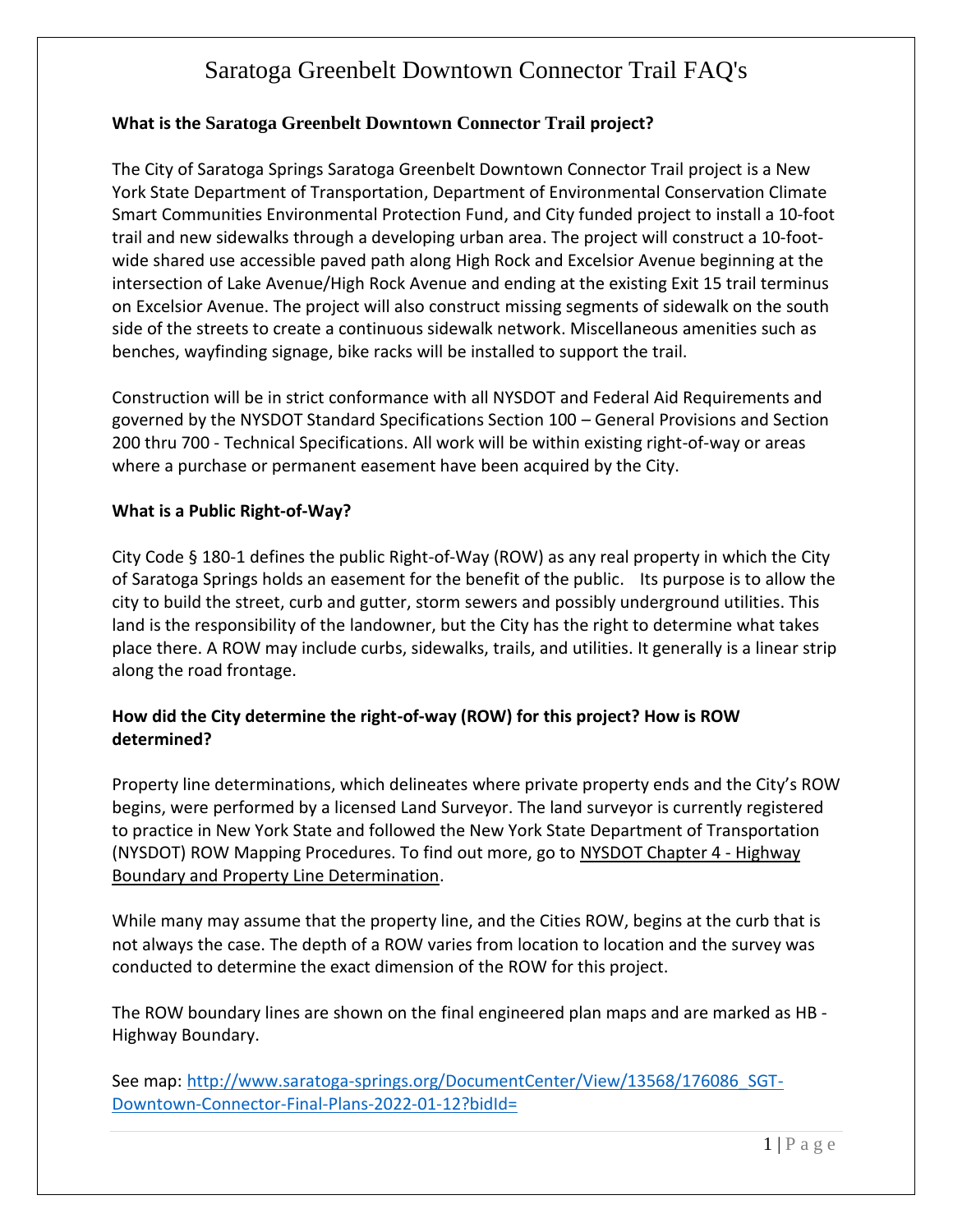### **How much of my property will the City use to create the trail or sidewalk?**

All work will remain within the City right-of-way or through property that the City purchased or obtained permanent easements prior to the start of construction. The City worked closely with the engineer to create trail and sidewalk plans with as little disturbance to private property as possible.

## **What if the construction of the trail or sidewalk damages my property (lawn, driveway, vegetation, sprinklers, etc.)? Will the City make repairs or pay for repairs?**

While the Saratoga Greenbelt Downtown Connector Trail project is taking place within the City ROW, if the project impacts or disrupts the adjacent property, the disturbed areas will be restored at no cost to the property owner. If you incur any damage during the construction process, please contact the City BEFORE you attempt to repair it. The City will work with the contractor to repair the damage.

### **What if the project damages my driveway?**

Driveway pavement will be restored as part of the project by the contractor at no expense to the homeowner.

## **Who will be responsible for replacing my mailbox if it is damaged or needs to be moved at no cost to the homeowner?**

Mailboxes in the ROW will be relocated and replaced if needed by the contractor for the project.

## **What if I have an irrigation/sprinkler system?**

Please send an email to [Tina.Carton@saratoga-springs.org](mailto:Tina.Carton@saratoga-springs.org) to let the City know that there is an irrigation system in the ROW area.

#### **Do I need to shut-off my irrigation/sprinkler system during construction?**

Yes, for the duration of construction. Also please advise construction personnel that will be along the corridor as to the status of any such irrigation/sprinkler systems.

## **Why must my irrigation be turned off during the repairs?**

Irrigation should remain off until contractor verifies that no irrigation lines are damaged. Please avoid water run-off in the construction work site.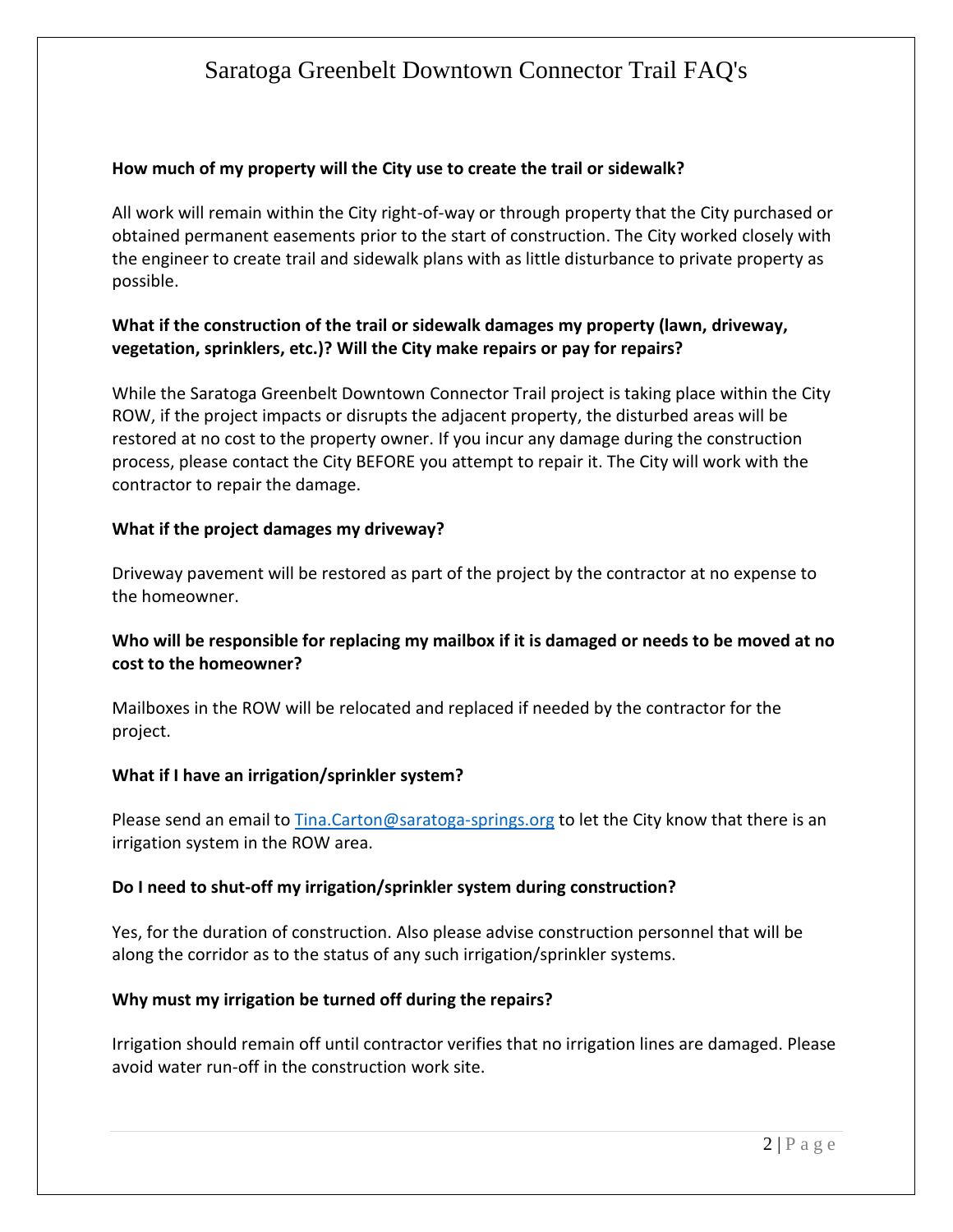#### **How will street trees be impacted by the new trail and/or sidewalk?**

The Downtown Connector Trail will remove forty-nine (49) trees and **plant sixty-two (62) new trees.** To see the list of new trees, please refer to sheet thirty-four (34) of the final plans found here http://www.saratoga-springs.org/DocumentCenter/View/13568.

In collaboration with the City Arborists and Sustainable Saratoga's Urban Forestry committee, the trail plans were evaluated and modified, if possible, to minimize damage or removal of trees. After evaluation from the City Arborist, it was determined that forty-nine trees will need to be removed as part of this project. Trees being removed are for a variety of reasons including invasive species, removal of species not in keeping with the City arborist species list, poor health of the existing tree, or expected health of the tree after ground disturbance. Also, the imminent threat of the Emerald Ash Borer, an invasive pest decimating the Ash population in the Mid-west to Eastern United States, could possibly kill the ash trees identified in the project area. Therefore, removal of these trees and replacement with better suited species of urban street trees as part of this project, after the trail is constructed, was determined to be the most efficient and cost-effective strategy.

The project is planting **sixty-two** new trees as part of the project. The entire list of trees can be found on sheet 34 of the project plans. New tree species were selected on the recommendation of Arborists and follow the City's preferred tree list.

In unison with the project, the Department of Public Works City Arborist received an Urban and Community Forestry Grants to complete a Phase I Street Tree Inventory by a team of ISA Certified Arborists to document urban forest health and data. The Inventory data will be utilized to develop a comprehensive Urban Forest Management Plan to organize work function priorities & improve the efficiency of the Urban Forestry Division which will facilitate the preservation, maintenance, improvement, expansion & long-term stewardship, and sustainability of the City's urban forest infrastructure. Based on the findings, the City arborist recommended locations and species of new streets trees in the project area where trees will or have been removed.

#### **Will the City replace any damaged or torn down trees?**

Trees on private property impacted by this project will be replaced. The project plans show the locations for new street trees along High Rock and Excelsior Avenue. In total **sixty-two** new trees are being planted as part of this project.

#### **Will the City be planting trees as part of this project?**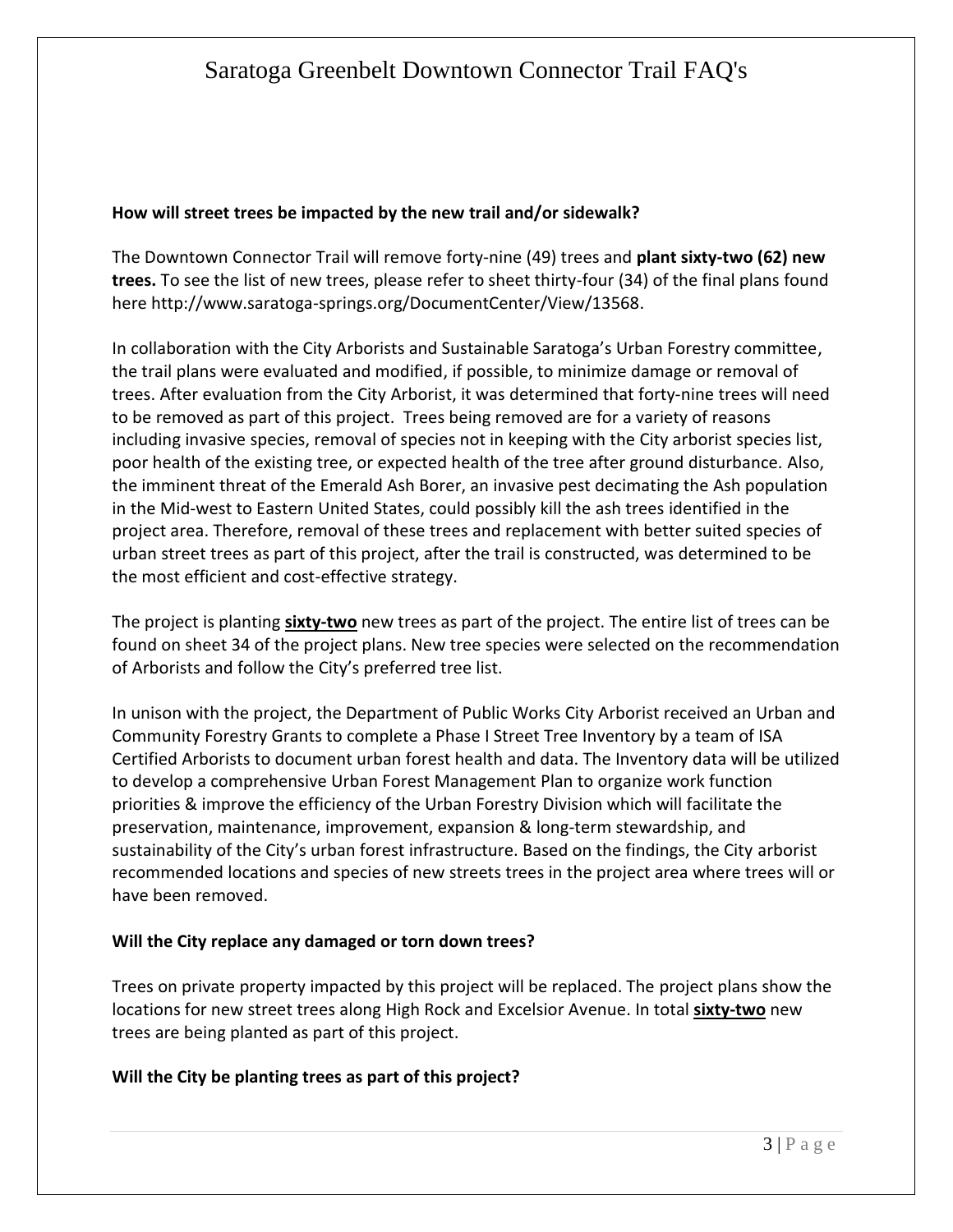**Sixty-two** new street trees are part of the project scope and funding.

### **Are endangered species impacted?**

Kurt Weiskotten, Environmental Scientist for Greenman-Pedersen Inc., reviewed the entire proposed trail corridor for potential and suitable Karner Blue Butterfly (KBB) habitat and/or potential for actual populations of KBB to occur within or near the project corridor. Typical and suitable supporting habitat for KBBs are described as oak savannahs and pine barren ecosystems that likely contain many different herbaceous plants and grasses with scattered small groves of trees and shrubs. These sites are typically open and sunny creating the right conditions for wild lupine to grow, a plant that the Karner blue caterpillar depends on. Wild lupine is the only plant that the caterpillar is known to feed on and therefore critical to survival of the butterfly. Adult KBBs feed on nectar from a variety of wildflowers such as horsemint, butterfly weed, and bachelor's button. Sandy soils are also a common denominator in appropriate KBB habitat and host plant survival.

Screening within the on-line US Fish and Wildlife Service Information for Planning and Consultation (IPaC) system asks if the project area and a zone within 200-meters is limited to land uses of "paved developed areas" and "areas regularly mowed during the growing season" (among others). Nearly all of the area within the 200-meter surrounding zone was occupied with areas with ">50% canopy cover", another limiting land use for KBB. If these conditions are prevalent, then a no suitable habitat conclusion may be likely. A review of aerial photographs and a site walkover confirmed that the entire project length consists of disturbed lands adjacent to urban roadways, parking lots, driveways and residential and commercial areas. For most of the corridor length, a maintained strip of grass or extended lawn area is adjacent to the road and in the zone where any project construction would take place. There are no areas that are vegetative naturalized where blue lupine host plants or adult nectar species are established or could become established. Beyond any grassed areas, the land where the project activities would take place is occupied by structures, parking lots, and sidewalks.

Based on these screenings and observations, there is no suitable habitat and no opportunities within the project corridor, or within 200 meters of the site, for KBBs to persist.

#### **How does this project address accessibility issues and public safety?**

Sidewalks allow pedestrians to get off of the streets and therefore increase safety. Additionally, the new sidewalks and crosswalks will meet the Americans with Disabilities Act (ADA) compliant increasing access for disabled users. The new sidewalks, crosswalks, and curb ramps will be made accessible to the maximum extent practicable.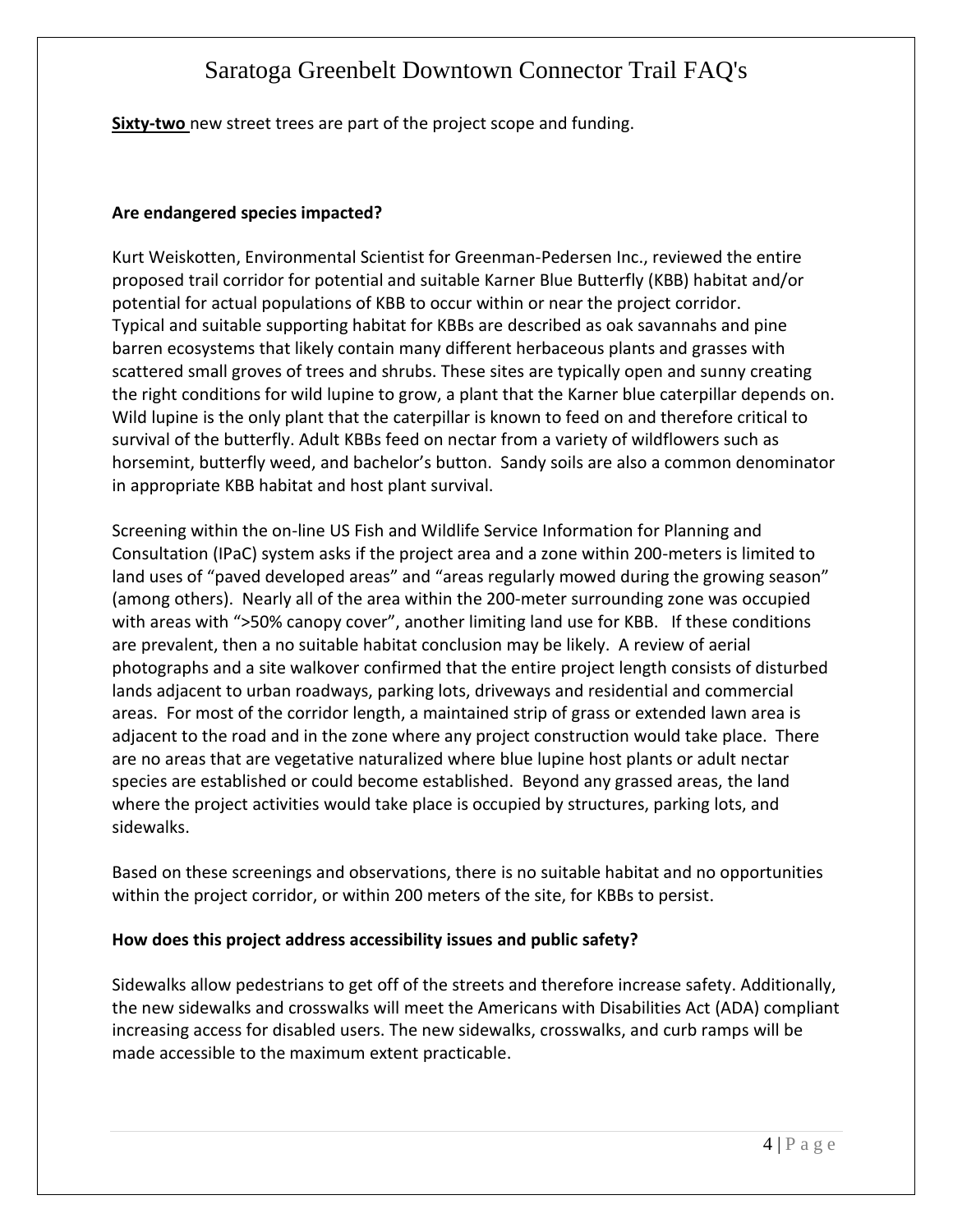Because trails and shared used paths (pedestrian and bicycle facilities) are transportation and recreation facilities, accessibility is mandated by the federal Americans with Disabilities Act of 1990 (ADA), which requires certain design standards for facilities to be in compliance with the law. Federal and federally funded facilities must also be in conformance with the Uniform Federal Accessibility Standards. Upon completion, this project will be certified to be ADA complainant.

#### **What are the changes to the intersection of High Rock and Excelsior Avenue?**

The project is reconstructing the intersection of High Rock and Excelsior Avenue. Vehicles traveling east on Excelsior Avenue down the hill past the Excelsior Springs Event Center will encounter a stop sign before they are able to turn right or left onto High Rock Avenue or Excelsior Avenue. Traffic traveling west on Excelsior will not have to stop or turn onto High Rock Avenue. It will be a continuous street.



#### *Figure 1: Engineer Plan of High Rock and Excelsior Avenue*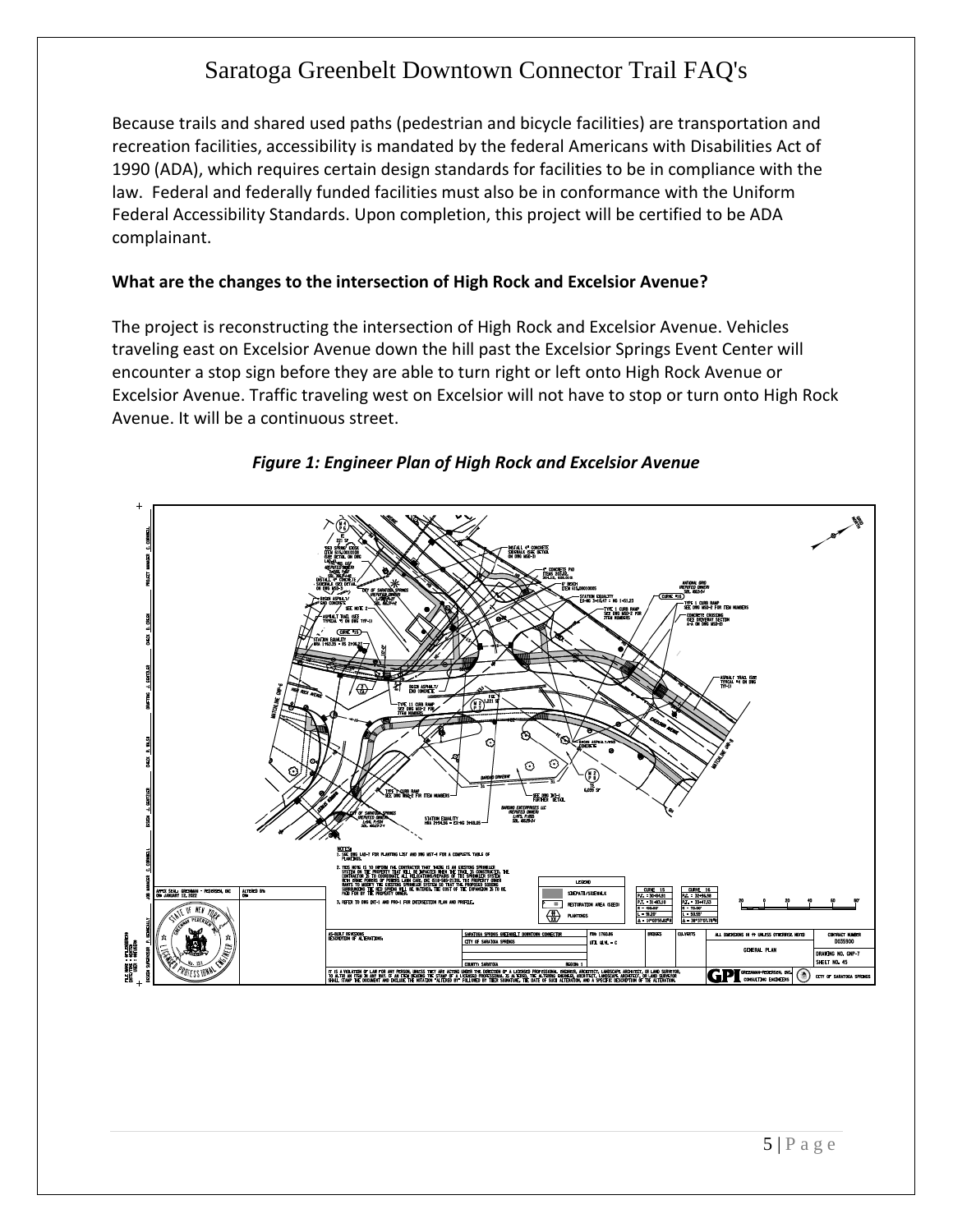*Figure 2: Simplified Intersection Rendering*



**Why are the changes to the intersection of High Rock and Excelsior Avenue necessary?**

During the preliminary design phase, the engineering consultant determined that the majority of vehicular traffic traveling west on Excelsior Avenue turned left to High Rock Avenue. There were also a number of vehicular crashes at this intersection due to its current configuration due its current design.

Additionally, the engineer consultant recommended the reconstruction of the intersection to improve safety of trail users. Intersections are the place where the most vehicle-bike conflicts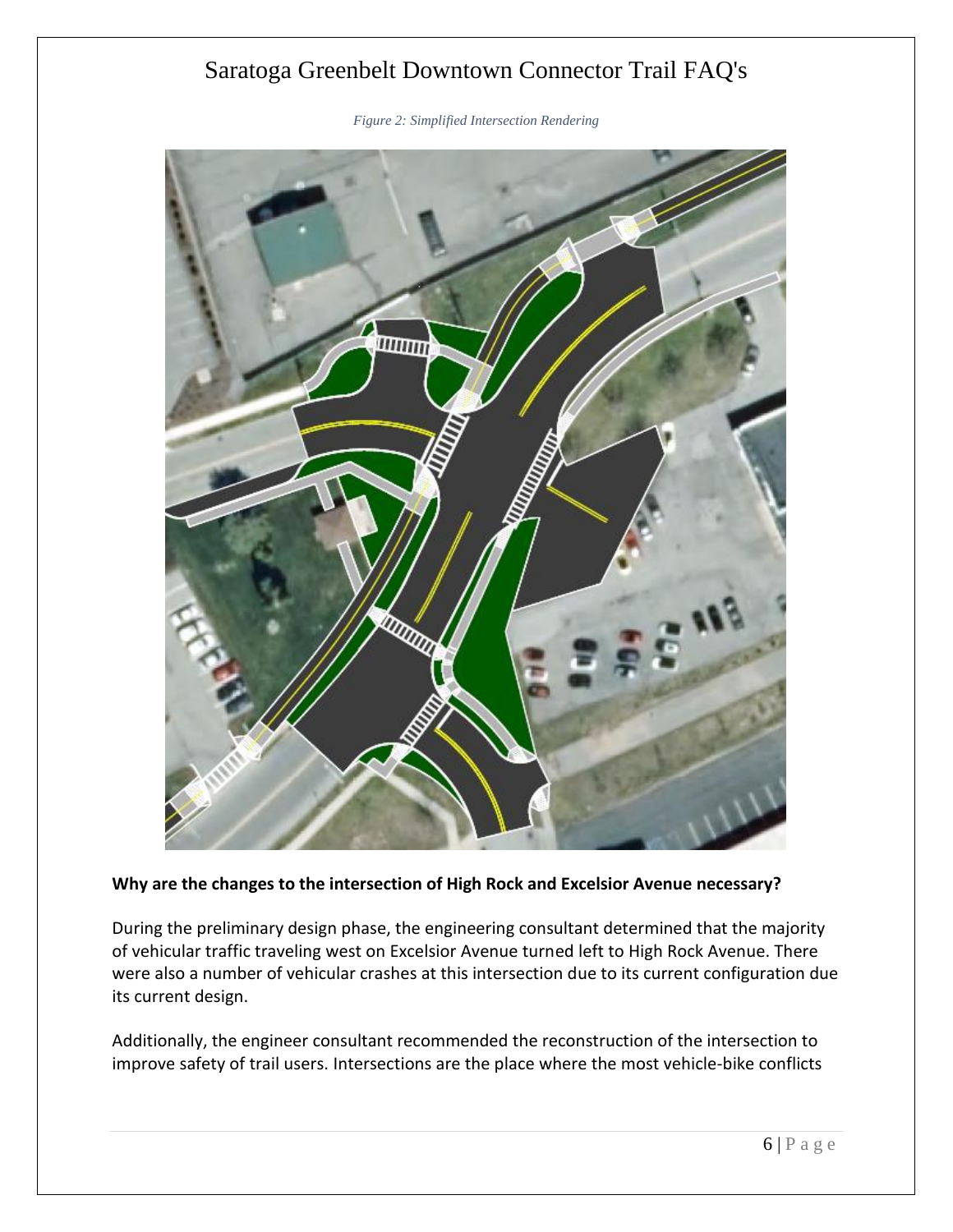occur. In 2017, 43% of urban bicyclist fatalities occurred at intersections.<sup>1</sup> A stop-controlled intersection with a shortened crosswalk is a low-cost countermeasure recommended by the Federal Highway Administration to reduce the time a trail user is in the roadway.

During the preliminary design phase, the engineer consultant considered five different options for the intersection. After careful review, city departments agreed to the current design. In addition to increasing safety at the intersection, the new design reduces pavement and creates new green space. The Old Red Spring Pavilion will be set in a more parklike setting and can serve as a new destination for travelers. A new signage will include a history of the spring. In fact, the first public bathhouse within the City's limits was constructed here in 1784.



## **Will traffic on street be shut down during construction? What vehicles will be used for construction?**

City Streets will remain open during construction of the trail and sidewalks along High Rock and Excelsior Avenue. During some construction operations, one of the two travel lanes will be closed to accommodate the construction equipment. When the lane is closed, 1-way traffic will be maintained with flaggers directing traffic. Vehicles used during construction will consist of small excavator, dump truck, and concrete truck.

 $\overline{a}$ 

<sup>&</sup>lt;sup>1</sup> NACTO analysis of NHTSA FARS data: Non-Freeway Urban Bike Fatalities (U.S., 2017): Intersection or Intersection-Related: 226 Total Known: 531 Percent Intersection or Intersection-Related: 43%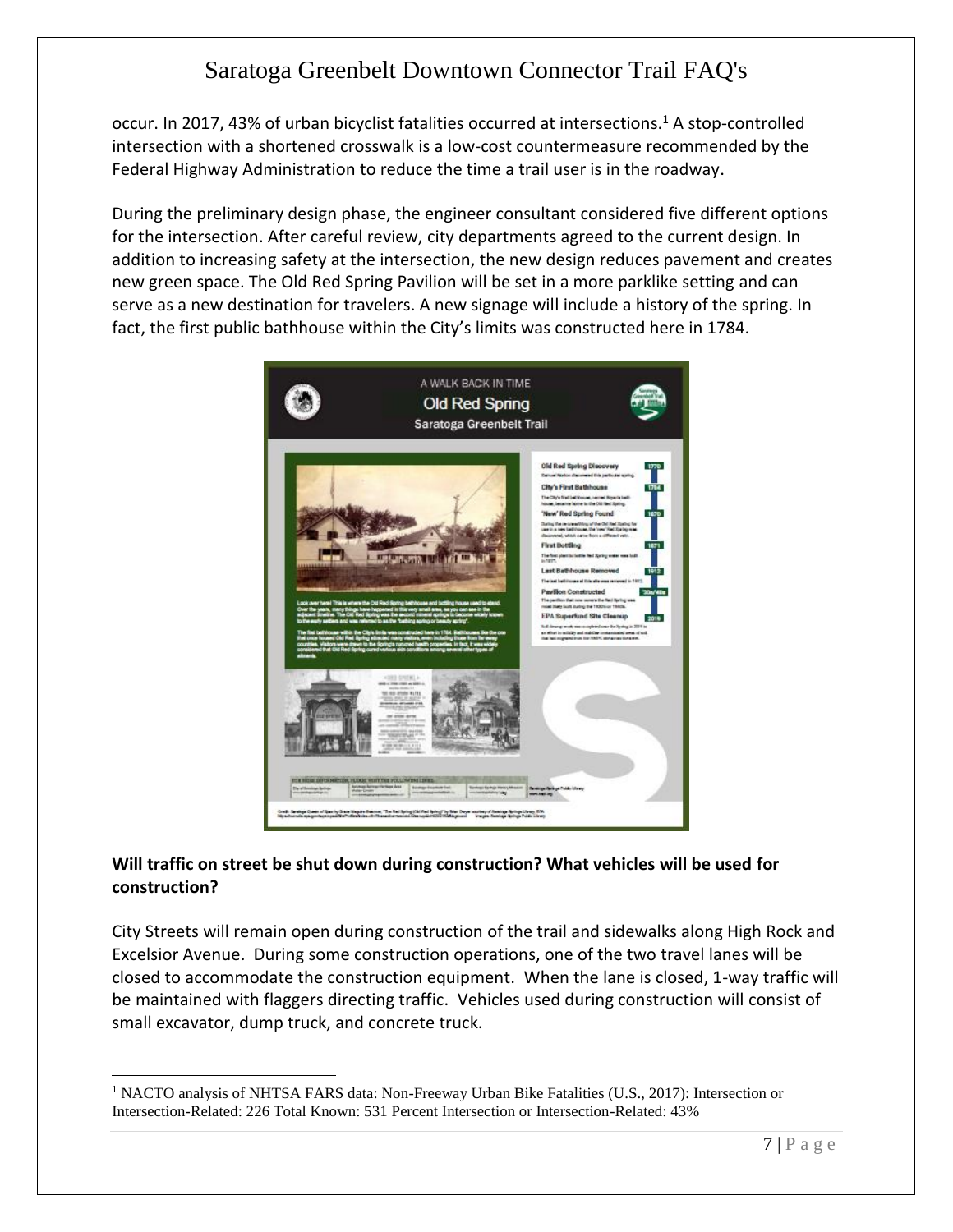Construction of the intersection is expected to take place from September until November. During this time the intersection will be closed to all traffic and an offsite detour will be in place. Advance signage and Variable Message Boards will be used to notify the public at least 4 weeks in advance of this work.

During construction of the intersection, road closures will be posted on the City website and through the use of electronic boards along the roadway.

#### **Will older sidewalks adjacent to the new sidewalks be repaired as part of this project**?

The project will not be repairing existing sidewalks – only constructing new segments.

### **Who is responsible for maintaining the new sidewalks and trail? Who is responsible for snow removal on the sidewalk and trail?**

While the sidewalk is in the Cities ROW, the adjacent property owner is responsible for maintaining the sidewalk and snow removal. According to city code, the property owner has a responsibility to maintain a safe sidewalk adjacent to their property. Property owners are also required to keep a four feet path cleared of snow whether they have a sidewalk or not.

#### *City Code: § 203-26 Snow [and ice removal.](https://ecode360.com/27984842?highlight=sidewalk,sidewalks,snow&searchId=7682935968059489#27984842)*

*The owner, occupant or person in charge of an improved or unimproved lot adjoining a City street shall remove the snow from the sidewalks in front of such lot within 12 hours after each snowstorm and shall keep the sidewalks clear of snow and ice and, when slippery, keep the same safe by sanding. The portion of the sidewalk required to be kept free from snow and ice is the portion thereof which is paved, if any, and if no portion thereof is paved, a space at least four feet in width shall be kept free and clear as above stated. A storm ceasing after 7:00 p.m. shall be considered as ceasing at 7:00 a.m. the following morning.*

*The sidewalk is to remain at the established grade, be in good working order and be free of ice, snow, earth, obstructions, etc. Property owners are responsible for any sidewalk repairs and a permit for repairs is required. For more information on sidewalk maintenance, please read the city code which deals with care of sidewalks. § 203-Article X – Care of Sidewalks.*

#### **Will this project address stormwater issues on the street or within the ROW?**

This project includes funding to mitigate stormwater issues that arise from the new sidewalk and trail construction. It does not include funding to improve current stormwater issues. In some cases, new curbing and drainage structures may help with existing water pooling. The new curb, driveway apron, and some slight pavement work will allow water to drain and should help in mitigating any existing drainage issues.

#### **How long will construction take or what is the timeline on the project?**